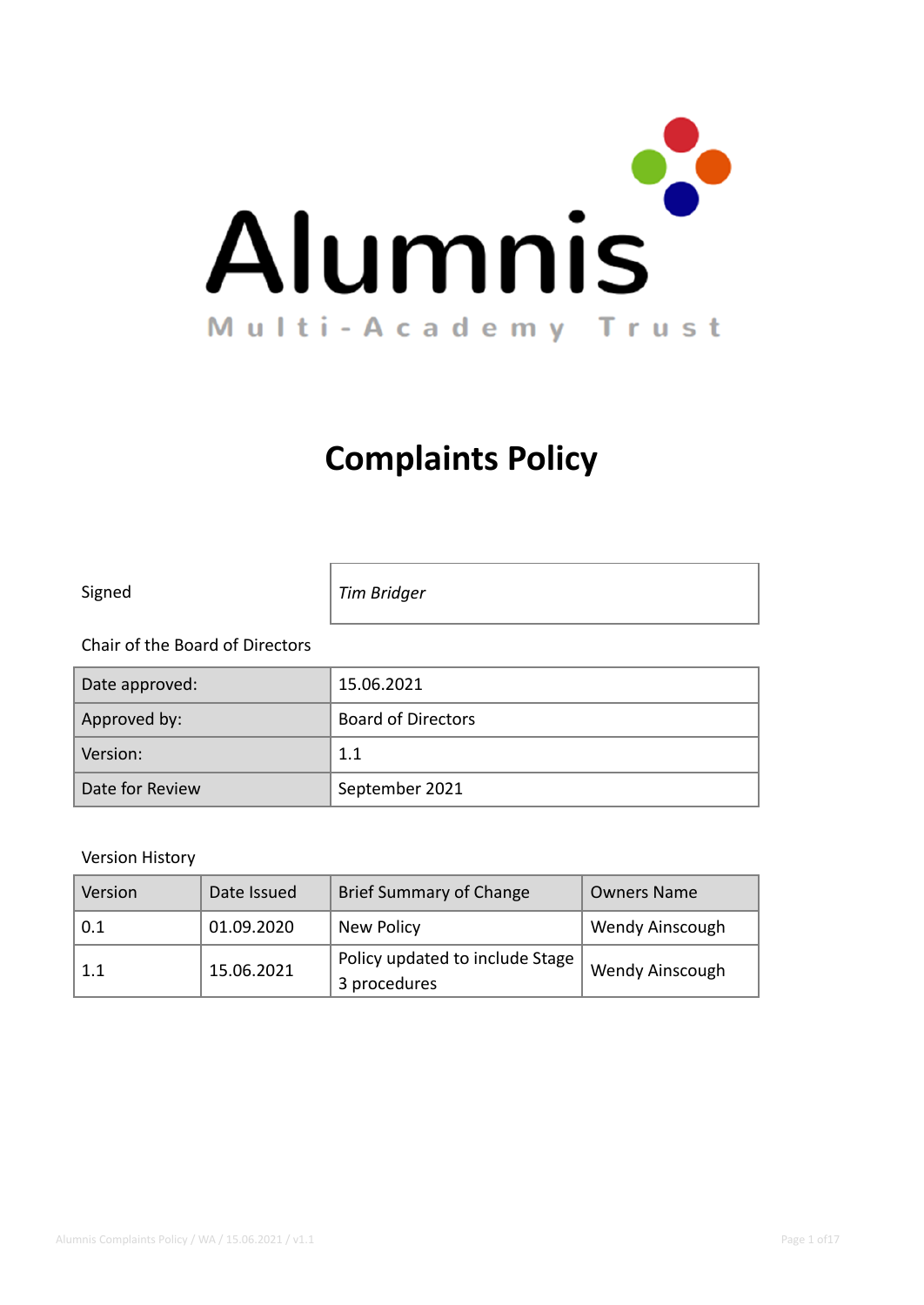# **Alumnis Multi Academy Trust Complaints Policy and Procedure**

#### **Rationale:**

Alumnis Multi Academy Trust prides itself on excellent parental and community relationships built upon mutual respect and understanding. In circumstances where there is a need to express a concern or complaint, the Trust is committed to addressing such concerns positively and constructively. An effective complaints procedure can promote good relationships, serve to reassure complainants and inform the identification of areas for improvement within the Trust's procedures or policies.

### **Aims:**

Our Trust schools aim to meet statutory obligations when responding to complaints. When responding to complaints, we aim to:

- Be impartial and non-adversarial:
- Address all the points at issue and provide an effective and prompt response;
- Respect complainants' desire for confidentiality;
- Treat complainants with respect;
- Keep complainants informed of the progress of the complaints process.

We aim to resolve concerns or complaints by informal means wherever possible. Where this is not possible, the formal procedure will be followed as detailed within this policy. The Trust will aim to give the complainant the opportunity to access the complaints procedure in full.

#### **Legislation and Guidance:**

All Academy Trusts must have a complaints procedure. This must meet the standards set out in the [Education \(Independent School Standards \(England\)](http://www.legislation.gov.uk/uksi/2014/3283/schedule/made) Regulations 2014 Schedule 1, Part 7

This policy is also based on **best practice guidance** on setting up complaints [procedures](https://www.gov.uk/government/publications/school-complaints-procedures) from the Department for Education (DfE).

#### **Definitions:**

The DfE guidance explains the difference between a concern and a complaint.

• A concern is defined as "an expression of worry or doubt over an issue considered to be important *for which reassurances are sought."*

The schools of the Alumnis Multi Academy Trust will resolve concerns through day-to-day communication as far as possible e.g. informal meetings, telephone calls, e-mails.

● A **complaint** is defined as "an expression of dissatisfaction about actions taken or a lack of action."

The Trust intends to resolve complaints informally where possible, at the earliest possible stage. This policy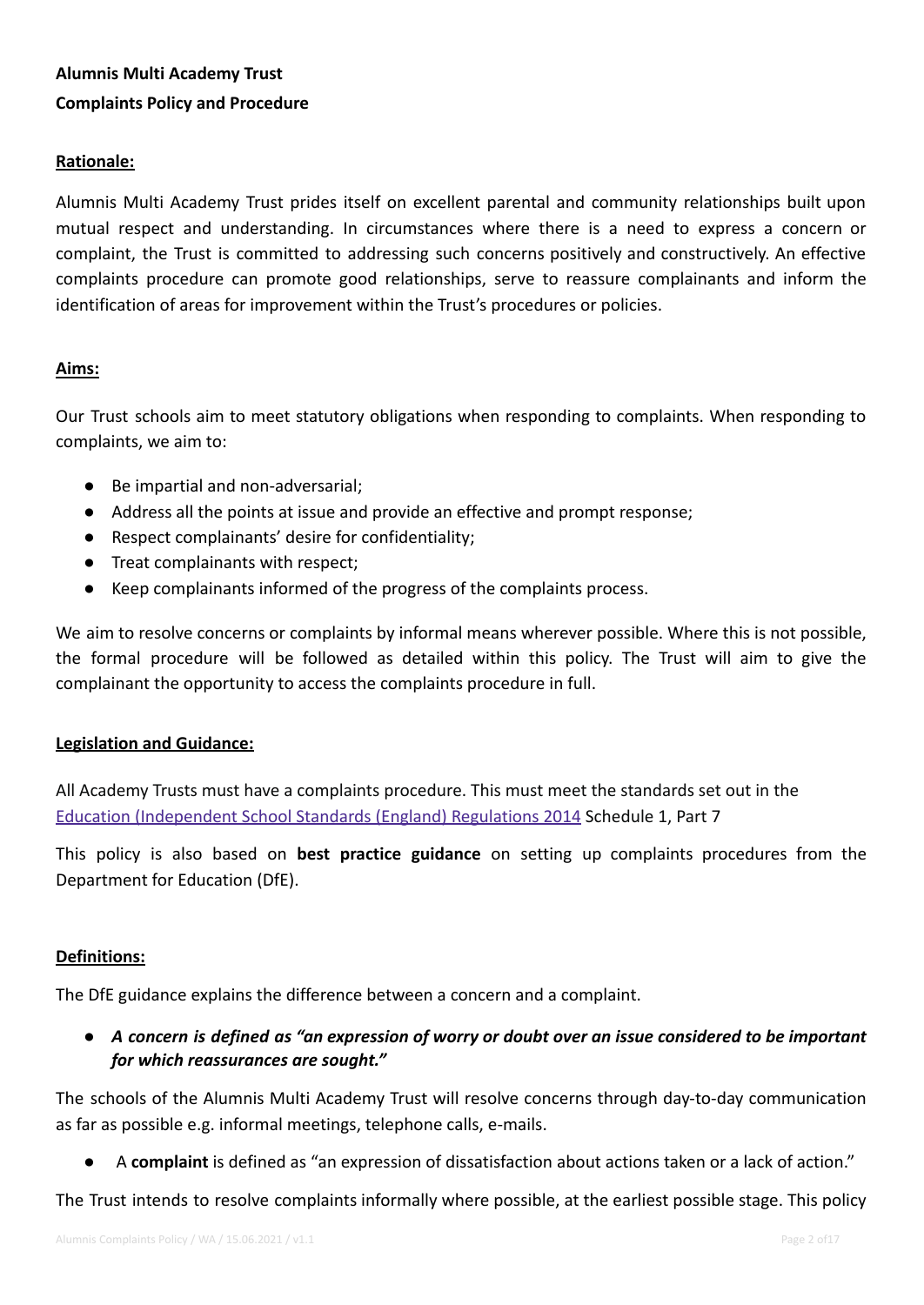will be followed where informal resolutions are not successful.

## **Scope of this policy:**

'n

Arrangements for handling complaints from parents of children with special educational needs about the Trust schools' support are within the scope of this policy. Any such complaints should first be made to the SENDCo. They will then be referred to this Complaints Policy. Our SEND Policy includes information about the rights of parents of pupils with disabilities who believe that our schools have discriminated against their child.

This procedure covers all complaints other than complaints that are dealt with under other statutory procedures, including those listed below.

| <b>Exceptions to this policy</b>                                                                                         | Who to contact                                                                                                                                                                                                                                                                                                                                                             |
|--------------------------------------------------------------------------------------------------------------------------|----------------------------------------------------------------------------------------------------------------------------------------------------------------------------------------------------------------------------------------------------------------------------------------------------------------------------------------------------------------------------|
| Admissions to schools<br>Statutory assessments of Special<br><b>Educational Needs</b><br>School reorganisation proposals | Concerns about admissions, statutory assessments of Special<br>Educational Needs, or school reorganisation proposals should<br>be raised with Devon County Council.                                                                                                                                                                                                        |
| Matters likely to require a Child<br>Protection Investigation                                                            | Complaints about child protection matters are handled under<br>our Child Protection and Safeguarding Policy and in accordance<br>with relevant statutory guidance.<br>If you have serious concerns, you may wish to contact the local<br>authority designated officer (LADO) who has local responsibility<br>for safeguarding or the Multi-Agency Safeguarding Hub (MASH). |
| children<br>Exclusion<br>of<br>from<br>school*                                                                           | Further information about raising concerns about exclusion can<br>be found at: ww.gov.uk/school-discipline-exclusions/exclusions.<br>*complaints about the application of the schools Behaviour<br>Policy, copies of which can be found on the school website, can<br>be made through the school's Complaints Procedure.                                                   |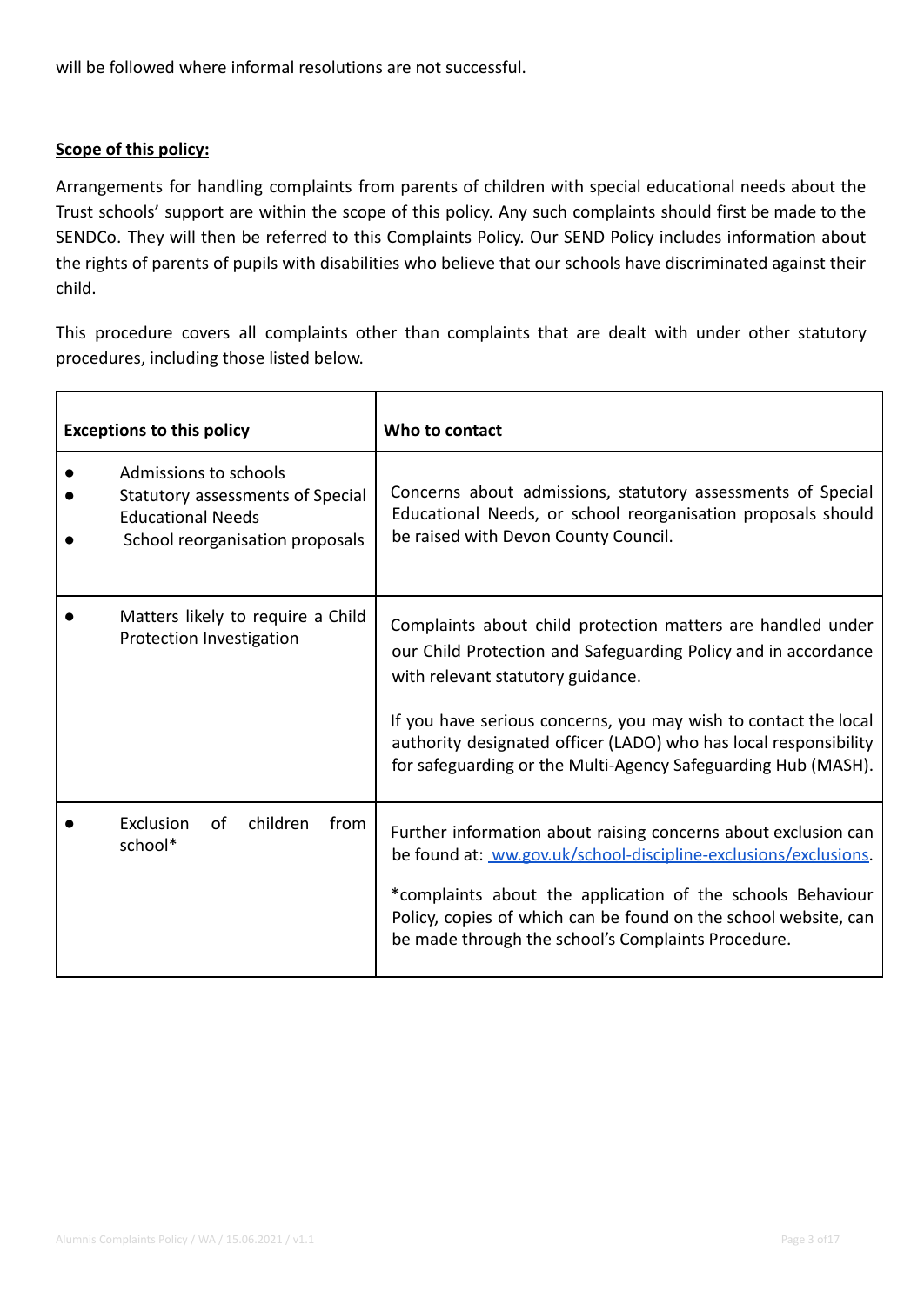| Whistleblowing                                                                                                 | We have an internal Whistleblowing Policy for all our<br>employees, including temporary staff and contractors.                                                                                                                                                                |
|----------------------------------------------------------------------------------------------------------------|-------------------------------------------------------------------------------------------------------------------------------------------------------------------------------------------------------------------------------------------------------------------------------|
|                                                                                                                | The Secretary of State for Education is the prescribed person for<br>matters relating to education, for whistleblowers in education<br>who do not want to raise matters directly with their employer.<br>Referrals can be made at: www.education.gov.uk/contactus.            |
|                                                                                                                | Volunteer staff who have concerns about our school should<br>complain through the school's complaints procedure. You may<br>also be able to complain directly to the LA or the Department<br>for Education (see link above), depending on the substance of<br>your complaint. |
| Staff grievances                                                                                               | Complaints from staff will be dealt with under the Trust's<br>internal grievance procedures.                                                                                                                                                                                  |
| Staff conduct                                                                                                  | Complaints about staff will be dealt with under the Trust's<br>internal disciplinary procedures, if appropriate.                                                                                                                                                              |
|                                                                                                                | Complainants will not be informed of any disciplinary action<br>taken against a staff member as a result of a complaint.<br>However, the complainant will be notified that the matter is<br>being addressed.                                                                  |
| about<br>Complaints<br>services<br>provided by other providers who<br>may use school premises or<br>facilities | Providers should have their own complaints procedure to deal<br>with complaints about service. Please contact them directly.                                                                                                                                                  |
| National Curriculum - content                                                                                  | Please contact the Department for Education at:                                                                                                                                                                                                                               |
|                                                                                                                | www.education.gov.uk/contactus                                                                                                                                                                                                                                                |

If other bodies are investigating aspects of the complaint, for example the police, local authority (LA) safeguarding teams or Tribunals, this may impact on our ability to adhere to the timescales within this procedure or result in the procedure being suspended until those public bodies have completed their investigations.

If a complainant commences legal action against the Trust or a Trust school in relation to their complaint, we will consider whether to suspend the Complaints Procedure in relation to their complaint until those legal proceedings have concluded.

Complaints about services provided by other providers who use school premises or facilities should be directed to the provider concerned.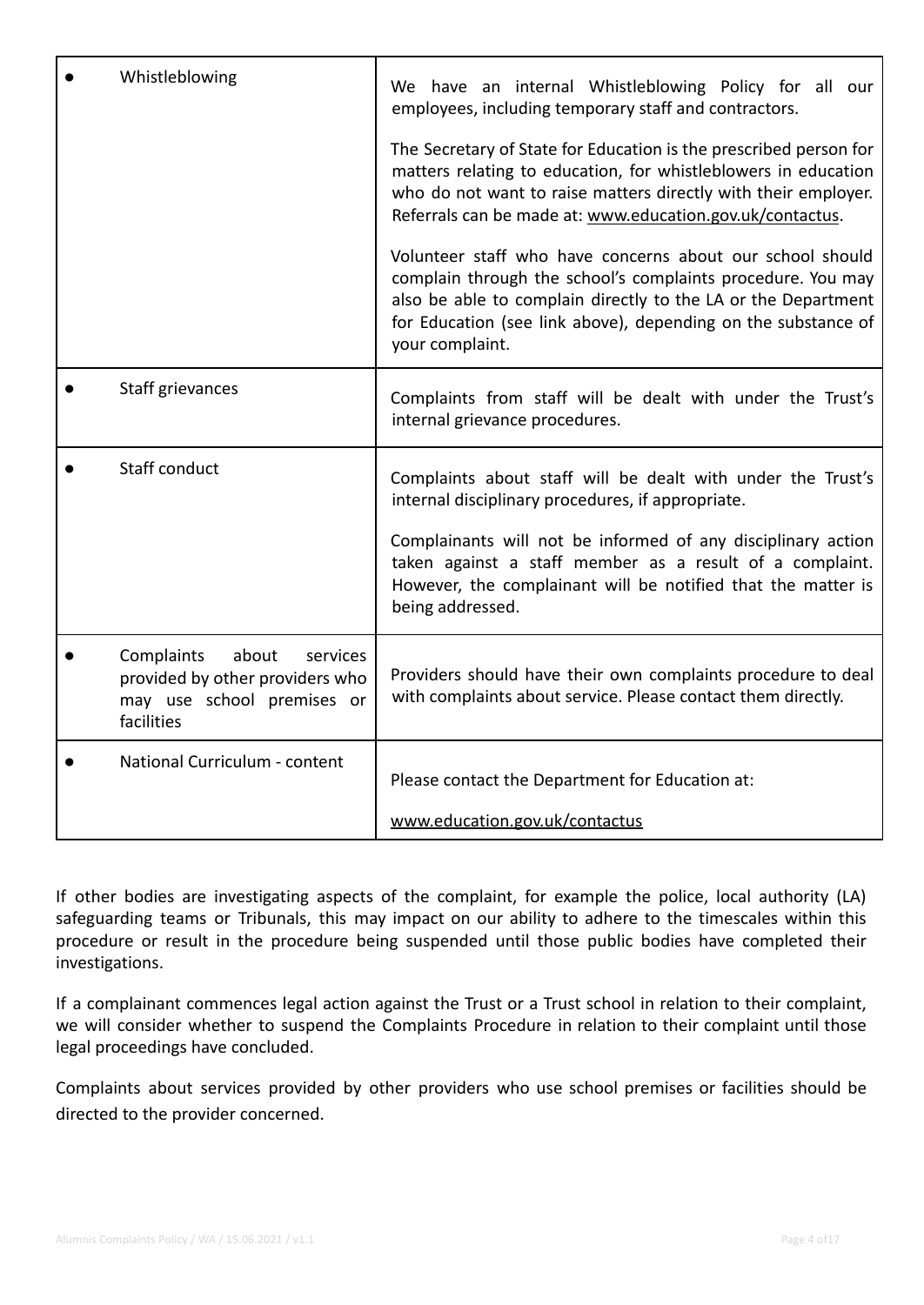#### **Principles for Investigation:**

When investigating a complaint, we work with the complainant to clarify:

- What has happened?
- Who was involved?
- What the complainant feels would put things right.

We intend to address complaints as quickly as possible. To achieve this, realistic and reasonable time limits will be set for each action within each stage.

When and if further investigation is necessary, new time limits will be set and the complainant will be sent details of the new deadline with an explanation for the delay.

The Trust expects that complaints will be made as soon as possible after an incident arises and no later than three months afterwards. We will consider exceptions to this time frame in exceptional circumstances where there were valid reasons for not making a complaint at that time and where the complaint can still be investigated in a fair manner for all involved.

#### **How to raise a concern or a make a complaint:**

Any person, including members of the public, may make a complaint to any of the Trust schools about any provision of facilities or services that we provide. Unless complaints are dealt with under separate statutory procedures (such as appeals relating to exclusions or admissions), we will use this Complaints Procedure.

- Concerns should first be raised with either the Class Teacher or Headteacher. If the issue remains unresolved, the next step is to make a formal complaint.
- The complainant should not approach an LSC member or Trust Board member directly to raise a concern or complaint. It is not the place of LSC or Board members to act on an individual basis and this could prevent them from considering a complaint at Stage 3 of the procedure.
- Complaints against school staff (except the Headteacher) should be made to the Headteacher in writing via the school office*.* Please mark as Private and Confidential.
- Complaints that are about the Headteacher should be addressed to the CEO and sent to [clerk@alumnismat.org.](mailto:clerk@alumnismat.org) Please mark as 'Private and Confidential'.
- Complaints about the Chair of the LSC, any individual LSC member or the whole LSC should be made in writing addressed to the Clerk at  $_{\rm clerk}$ @alumnismat.org. Please mark as 'Private and Confidential'.
- For ease of use, a template complaint form is included at the end of this procedure. If you require help in completing the form, please contact the school office. You can also ask third party organisations such as Citizens Advice to help you.
- In accordance with equality law, we will consider making reasonable adjustments if required, to enable complainants to access and complete this Complaints Procedure. This could include providing information in alternative formats, assisting complainants in raising a formal complaint or holding meetings in accessible locations.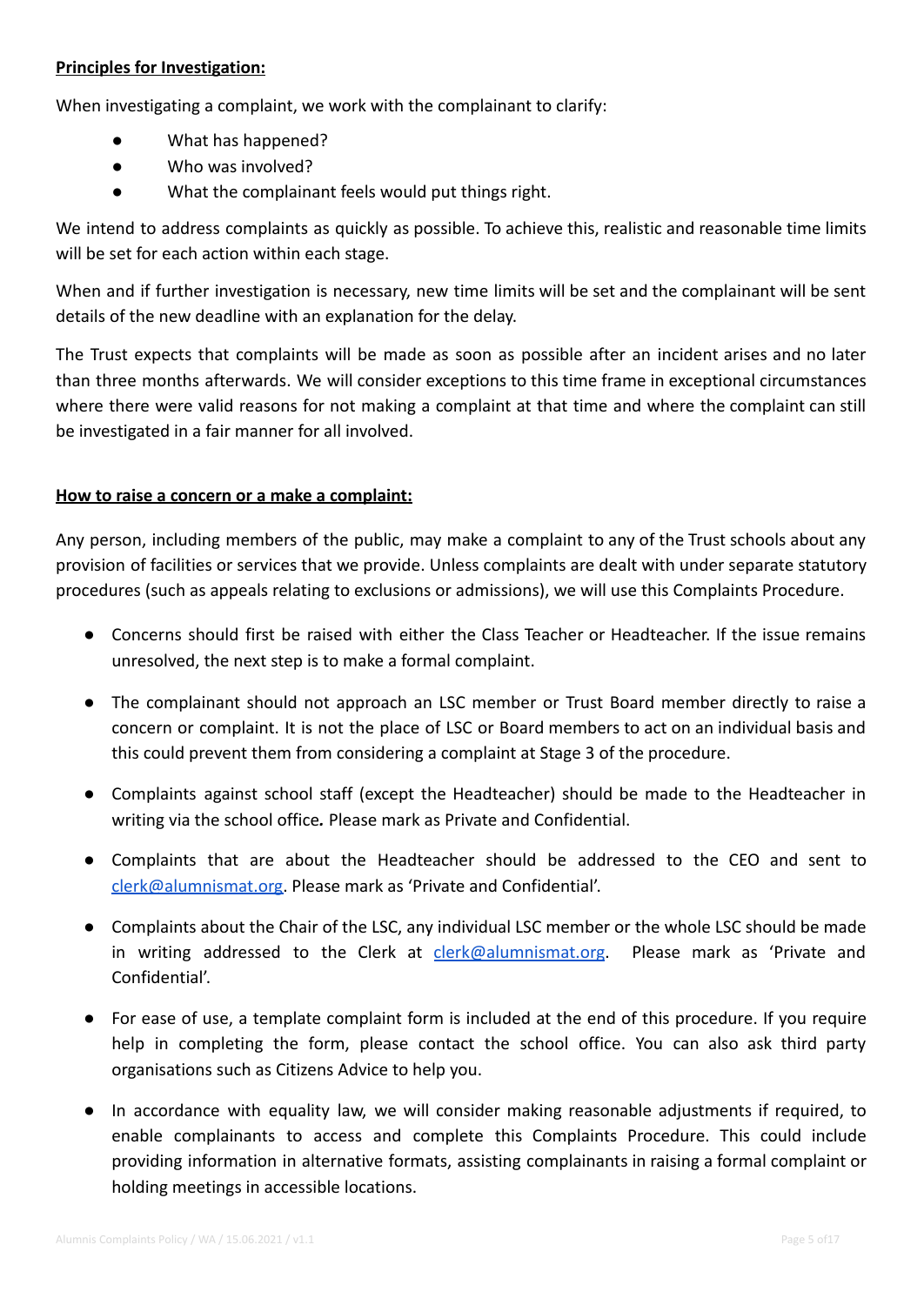#### **Anonymous complaints:**

We will not normally investigate anonymous complaints. However, the Headteacher or Chair of the LSC, if appropriate, will determine whether the complaint warrants an investigation.

#### **Complaints received outside of term time:**

We will consider complaints made outside of term time to have been received on the first school day after the holiday period.

#### **Resolving complaints:**

At each stage in the procedure, the Trust wishes to resolve the complaint. If appropriate, we will acknowledge that the complaint is upheld in whole or in part. In addition, we may offer one or more of the following:

- an explanation;
- an admission that the situation could have been handled differently or better;
- an assurance that we will try to ensure the event complained of will not recur;
- an explanation of the steps that have been or will be taken to help ensure that it will not happen again and an indication of the timescales within which any changes will be made;
- an undertaking to review school policies in light of the complaint;
- an apology (with the permission of parties involved).

#### **Withdrawal of a complaint:**

If a complainant wants to withdraw their complaint they may do so at any time. They will be asked to confirm this in writing.

#### **Stages of complaint:**

The below pictorial demonstrates the four stages which may be undertaken.

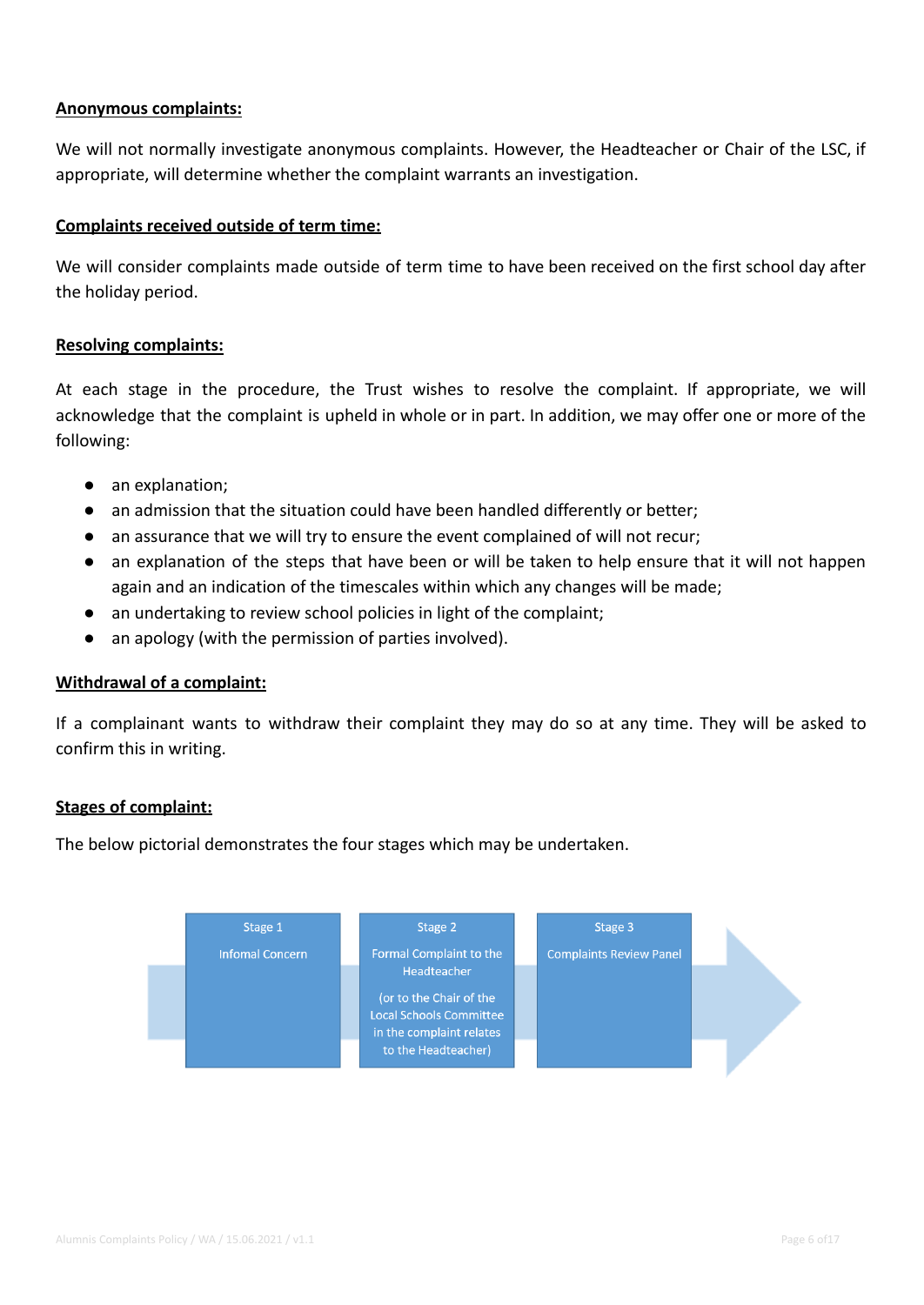#### **Stage 1: Informal:**

Concerns ought to be raised informally in the first instance.

- The Trust schools will take informal concerns seriously and make every effort to resolve the matter quickly. It may be the case that the provision or clarification of information will resolve the issue.
- The complainant should raise the concern as soon as possible with the relevant member of staff, e.g. Class Teacher, or the Headteacher as appropriate, either in person, by letter, telephone or email. Class messaging apps e.g. ClassDojo, Seesaw or Tapestry are not considered appropriate methods of communicating a concern or complaint.
- The school will acknowledge informal concerns within five school days, and investigate and provide a response within ten school days.
- The informal stage will involve a meeting between the concerned adult, a Class Teacher and a member of the Senior Leadership Team or Headteacher, as appropriate.
- If the concern is not resolved informally, the next step is to make a formal complaint at Stage 2 of this Complaints Procedure. The request should be made in writing within ten school days of receipt of the response provided at the informal stage, explaining why the complainant remains dissatisfied and what s/he would like to happen. Complainants are encouraged to submit written complaints using the form at the end of this policy to ensure that all relevant information is provided to allow proper investigation and consideration of the matter).

# **Stage 2: Formal: (except for complaints against the Headteacher or an LSC member)**

Where an informal concern cannot be resolved, and/or it is felt that the concern is beyond the requirements of an informal concern, the complainant should inform the Headteacher.

- 1. In the first instance the complainant should inform the Headteacher of their complaint in writing (preferably using the Complaints Form - Appendix 1). This should:
	- State that it is a complaint.
	- Provide details such as relevant dates, times, and the names of witnesses of events and copies of any relevant documents.
	- State what they feel would resolve the complaint.
- 2. The Headteacher (or other person appointed by the Headteacher for this purpose) will acknowledge receipt of the complaint in writing.
- 3. The Headteacher will arrange a meeting with the complainant within five school days of receipt of the complaint to clarify their concerns, and seek a resolution. A written record of the meeting will be made.
- 4. The Headteacher (or other person) will then conduct their own investigation.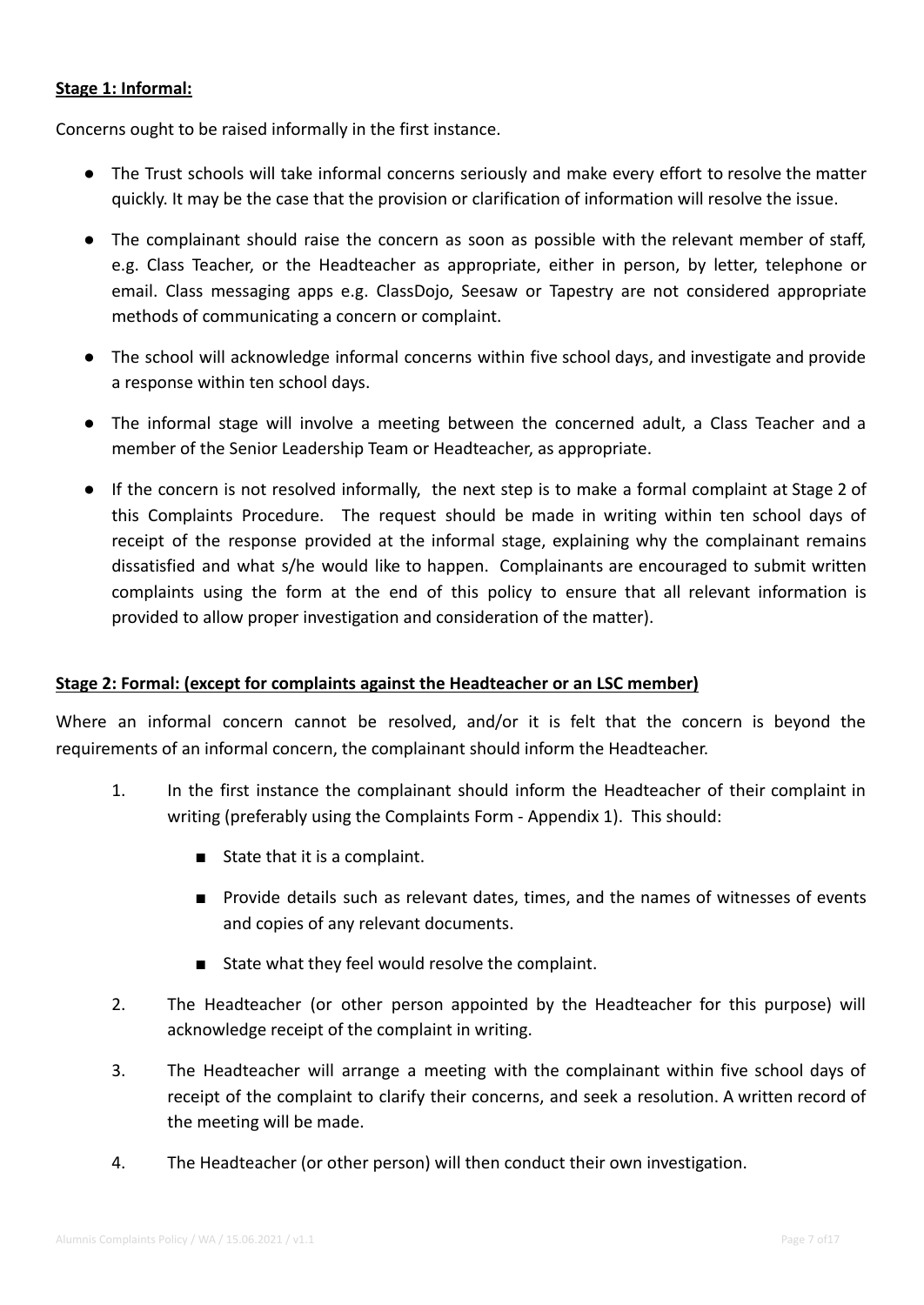- 5. If it is not possible to meet the timescales the complainant will be informed.
- 6. A formal response in the form of a letter, reiterating conclusions made will be sent to the complainant within five school days of the meeting.
- 7. The response will also advise that if the complainant remains dissatisfied with the outcome or the way the complaint has been handled, they can escalate the complaint to Stage 3, the final Stage of the Complaints Procedure, by writing to the Clerk to the Trust within ten school days of receipt of the Stage 2 response.

#### **Stage 3: Formal - Complaint heard by the Local Schools Committee Complaints Appeal Panel**

- Where the complaint at Stage Two is considered by the complainant as unresolved, the complainant must inform the Chair of the LSC in writing via the Clerk within ten school days of the conclusion meeting held at Stage Two. (Note: Requests to escalate the complaint received outside of this timeframe will only be considered in exceptional circumstances). The Clerk will acknowledge the formal Stage 3 complaint in writing (either by letter or email) within five school days of receipt. The Clerk will inform the complainant, in writing, that the complaint will be heard as soon as possible by the Appeal Panel, and ideally within twenty school days of receiving the Stage 3 request. (If this is not possible, the Clerk will provide an anticipated date and keep the complainant informed).
- The Appeal Panel should consist of three impartial members of the Trust Board / Local Schools Committee. At least one panel member will be independent of the management and running of the school.
- One of the members should act as Chair of the Appeals Panel. No member of the Appeals Panel should have had prior involvement or detailed knowledge of the complaint, nor should there be any conflict of interest relating to a member of the Appeals Panel. If there are fewer than three Local Schools Committee Members from the school available, the Clerk will source any additional, independent governors through other Trust Schools or another local school, in order to make up the panel. Alternatively, an entirely independent panel may be convened to hear the complaint at Stage 3.
- The complainant will be invited to attend the meeting regarding the complaint. The Clerk to the Appeals Panel will convene a meeting at an appropriate venue, having consulted with all parties on convenient times. The date, time and venue for the meeting will be confirmed to all parties at least ten school days in advance of the meeting. (Note: If the complainant rejects the offer of three proposed dates, without good reason, the Clerk will decide when to hold the meeting. It will then proceed in the complainant's absence on the basis of written submissions from both parties).
- The complainant will also be informed of the right to submit any written information they wish, and that this must be made available to the Clerk no later than seven school days before the date of the Appeals Panel meeting.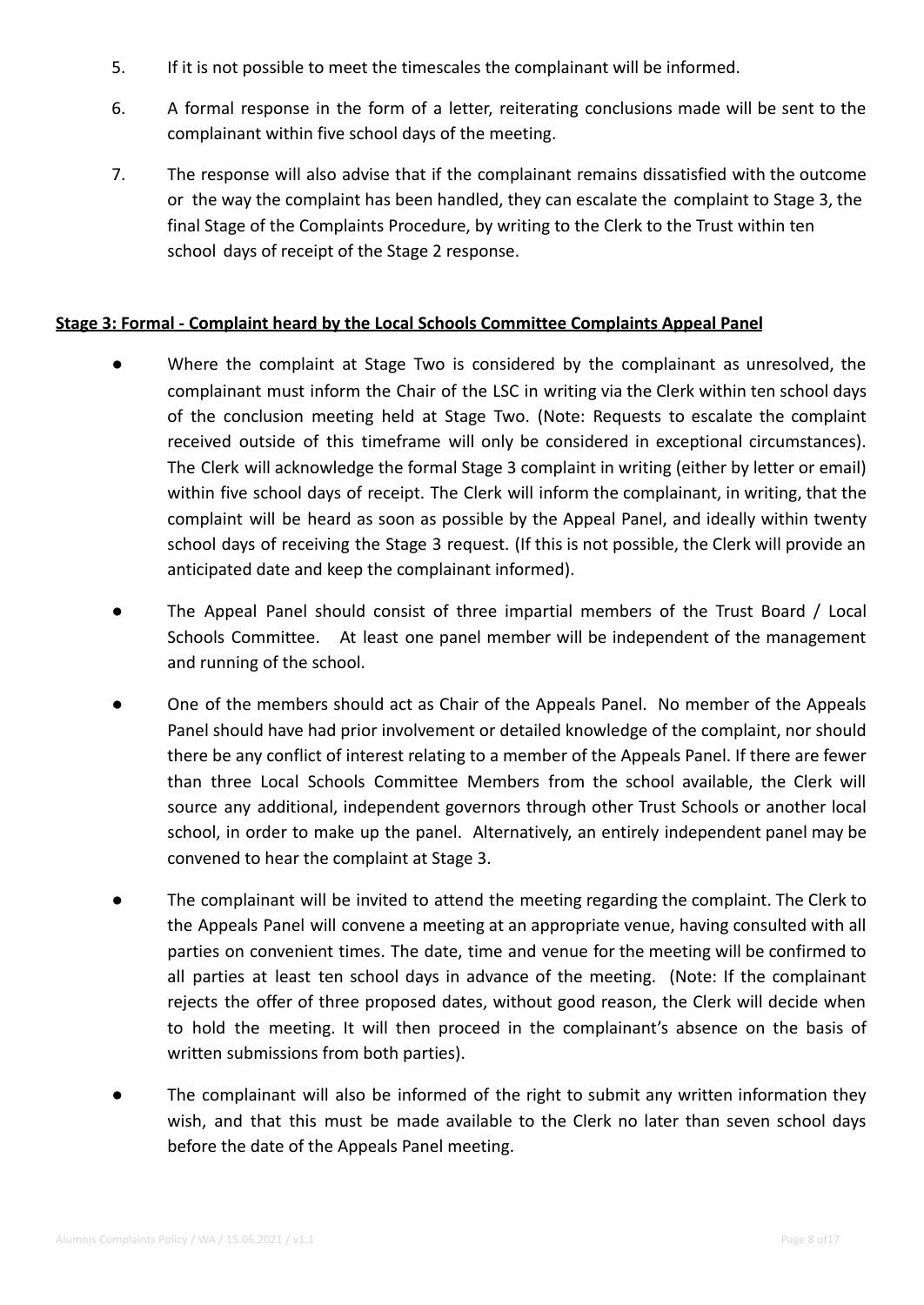- The letter will also set out:
	- The right for both parties to call witnesses to the meeting, subject to the approval of the Chair of the Appeals Panel;
	- The right of the complainant to bring someone along to provide support. This can be a relative or friend.
	- The fact that a Clerk will also attend the meeting to take minutes and advise the Appeals Panel on the process.
- The Clerk to the Appeals Panel will send a copy of the Stage 3 letter of complaint to the Head Teacher and/or Chair of Local Schools Committee and request a written response no later than seven school days before the date of the Appeals Panel meeting. The right to call witnesses, subject to the approval of the Chair, will also be explained. (Note that the parties are discouraged from bringing legal representation to the meeting. These meetings are not a form of legal proceedings. However, there may be occasions when representation is appropriate. For example, if a school employee is called as a witness in a complaint hearing, s/he may wish to be supported by union representation).
- The names of all parties and witnesses (if any) to attend the meeting and all relevant documents to be referred to at the meeting will also be provided by the Chair of the Appeal Panel to:
	- The complainant
	- The Chair of the Local Schools Committee and/or Head Teacher / Investigating Officer (as appropriate to the circumstances)
	- Each panel member.
- This will be provided as soon as possible and, in any event, at least five school days prior to the meeting.
- The meeting will be held following the procedures for hearing a complaint detailed in Appendix 2.
- The Appeal Panel will not review any new complaints at this stage or consider evidence unrelated to the initial complaint. New complaints must be dealt with from Stage 1 of the procedure.
- The meeting will be held in private. Electronic recordings of meetings or conversations are not normally permitted unless there are communication difficulties and/or a complainant's own disability or special needs require it. Prior knowledge and consent of all parties attending must be sought before meetings or conversations take place. Consent will be recorded in any minutes taken.
- The Appeals Panel will consider the complaint and all the evidence presented. The Appeals Panel can:
	- uphold the complaint in whole or in part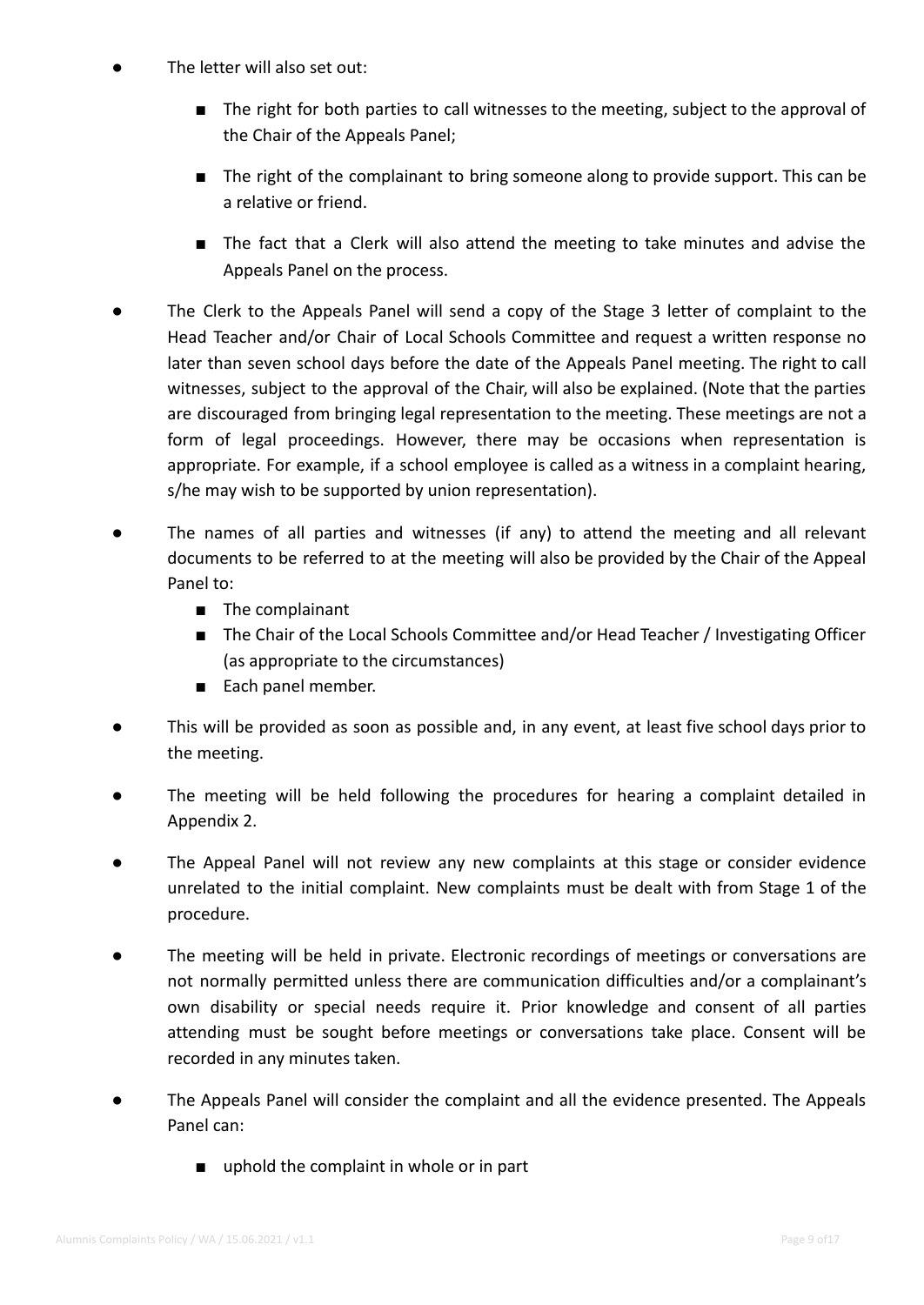- dismiss the complaint in whole or in part.
- If the complaint is upheld in whole or in part, the Appeals Panel will:
	- decide on the appropriate action to be taken to resolve the complaint
	- where appropriate, recommend changes to the school's systems or procedures to prevent similar issues in the future.
- The panel will then put together its findings and recommendations from the case and respond within ten school days. They will provide copies of the minutes of the hearing and the findings and recommendations to the complainant and, where relevant, the subject of the complaint, and make a copy of the findings and recommendations available for inspection by the Headteacher.
- The decision of the Appeals Panel represents the end of the school's complaint procedure and in the decision letter the complainant will be informed of the options that remain open to them should they remain dissatisfied. (see below for further details).

#### **Complaints against the Headteacher or an LSC member:**

Complaints that are about the Headteacher should be addressed to the CEO and sent to [clerk@alumnismat.org.](mailto:clerk@alumnismat.org) Please mark as 'Private and Confidential'.

Where a complaint is against the Chair of the LSC, or any of the Local School Committee, it should be made in writing to the Clerk in the first instance who will make an informed decision as to who is best to deal with the complaint.

In either case, the matter will be investigated and a written response provided.

If the complaint is:

- Jointly about the Chair and Vice--Chair or
- The entire Local School Committee or
- The majority of the Local School Committee.

Stage 3 will be heard by a Committee of independent Governors.

There may be occasions when it's necessary or reasonable to deviate from the published Complaints Procedure. This includes not doing something the procedure states you will, should or may do. Any deviation from the published procedure will be documented.

#### **Referring complaints on completion of the Trust's procedure:**

If, after Stage 3 of the Complaints Procedure, the complainant is unsatisfied with the outcome of the Trust's Complaints Procedure, they can refer their complaint to the Education and Skills Funding Agency (ESFA). The ESFA will check whether the complaint has been dealt with properly by the Trust school concerned.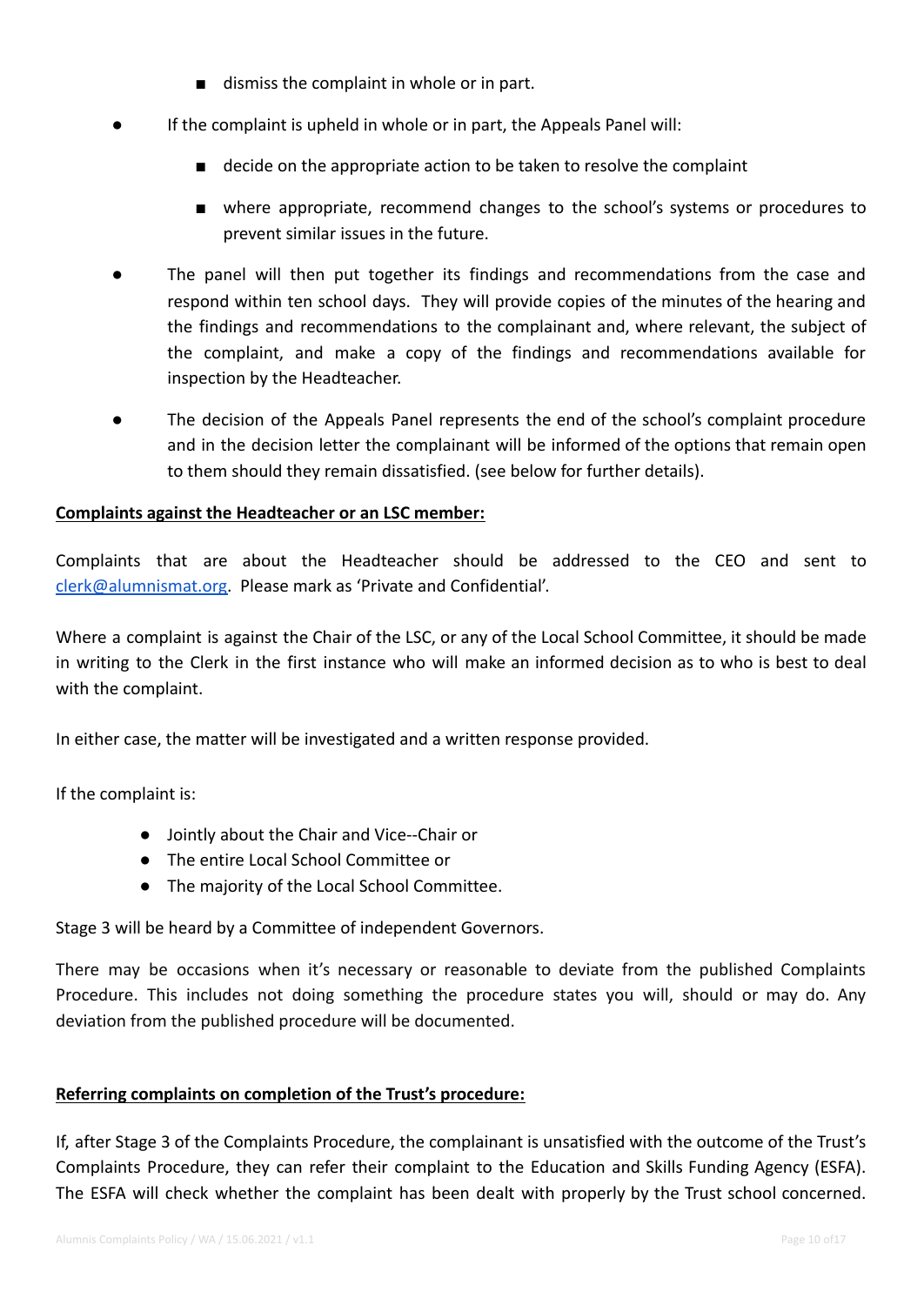The ESFA will not overturn a school's decision about a complaint. However, it will look into:

- Whether there was undue delay, or the school did not comply with its own Complaints Procedure;
- Whether the school was in breach of its funding agreement with the Secretary of State;
- Whether the school has failed to comply with any other legal obligation.

If the School did not deal with the complaint properly, it will be asked to re-investigate the complaint. If the School's Complaints Procedure is found to not meet regulations, the school will be asked to correct its procedure accordingly. For more information or to refer a complaint, see the following webpage:

[https://www.gov.uk/government/organisations/education-and-skillsfunding-agency/about/complaints-proc](https://www.gov.uk/government/organisations/education-and-skillsfunding-agency/about/complaints-procedure) **[edure](https://www.gov.uk/government/organisations/education-and-skillsfunding-agency/about/complaints-procedure)** 

### **Records and Record Keeping**

- Any minutes of meetings attended by the complainant will be made available to him/her as soon as possible after the conclusion of that stage of the proceedings. It should be noted that minutes may be subject to redactions required under the Data Protection Act 2018 and the GDPR.
- Records of all conversations and meetings with complainants to resolve complaints will be kept. Records will be kept of the progress of all complaints, including information about actions taken at all stages, the stage at which the complaint was resolved, and the final outcome. Record keeping will also include notes of conversations and/or meetings with complainants, as well as copies of letters and emails.
- This material will be treated as confidential and held centrally and will be viewed only by those involved in investigating the complaint or on the appeal panel.
- This is except where the Secretary of State (or someone acting on their behalf) or the complainant requests access to records of a complaint through a Freedom of Information (FOI) request or under the terms of the Data Protection Act, or where the material must be made available during a school inspection.
- Records of complaints will be kept for at least three years and, where it is concerning a pupil, for at least one year after the pupil leaves the school.
- The details of any complaint, including the names of individuals involved, will not be shared with the whole Local Schools Committee in case an Appeals Panel needs to be organised at a later point.

#### **Persistent and Malicious Complaints:**

The Headteachers, LSCs and the Board of Directors are committed to the improvement of our schools. We welcome feedback from parents/carers and will always try to resolve any concerns as quickly as possible. There is a procedure for parents/carers to use if they wish to make an informal or formal complaint.

Parents or carers pursuing complaints or other issues must not treat staff and others in a way that is unacceptable and or behave in an unacceptable manner. We will not accept threatening, inappropriate or harassing behaviour. The Trust retains discretion to cease engagement through the Complaints Policy if complainants do not act reasonably and appropriately.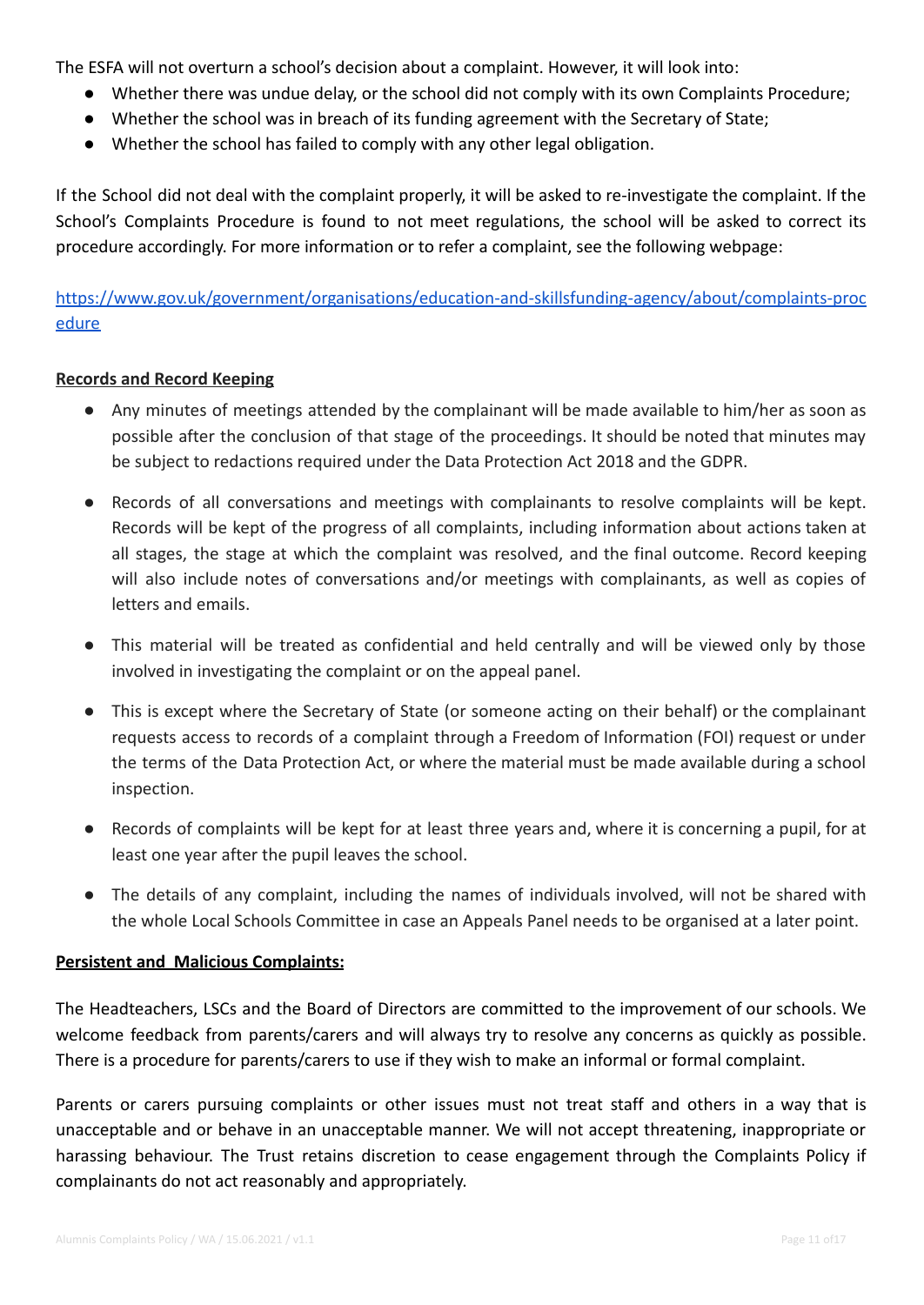An unreasonable complainant may be anyone who engages in unreasonable behaviour when making a complaint. This will include parents and carers who pursue complaints in an unreasonable manner and those who do not act in an appropriate manner towards staff at the school. A malicious complaint is one that is made with the intention of causing harm.

Where a complainant tries to re-open the issue with the school after the Complaints Procedure has been fully exhausted and the school has done everything it reasonably can in response to the complaint, the Headteacher (or other appropriate person in the case of a complaint about the Headteacher) will inform the complainant that the matter is closed.

Unreasonable behaviour which is considered abusive, offensive or threatening may constitute an unreasonably persistent complaint. Once the school has decided that it is appropriate to stop responding, the complainant will be informed in writing.

The school will ensure that complainants making any new complaint are heard, and that the school acts reasonably.

The Alumnis Multi Academy Trust is committed to dealing with all complaints fairly and impartially, and to providing a high-quality service to those who complain. We will not normally limit the contact complainants have with our school. However, we do not expect our staff to tolerate unacceptable behaviour and will take action to protect staff from that behaviour, including that which is abusive, offensive or threatening.

Complainants should try to limit their communication with the school while the complaint is being progressed.

Whenever possible, the Headteacher will discuss any concerns with the complainant informally before applying an '*unreasonable'* marking.

If the behaviour continues, the Headteacher will write to the complainant explaining that their behaviour is unreasonable and ask them to change it. For complainants who excessively contact a Trust school causing a significant level of disruption, we may specify methods of communication and limit the number of contacts in a 'communication plan'. This will be reviewed after six months.

In response to any serious incident of aggression or violence, we will immediately inform the Police and communicate our actions in writing. This may include barring an individual from a Trust school.

Complainants also have the right to request an independent panel if they believe there is likely to be bias in the proceedings. The decision to approve this request is made by the Board of the Alumnis Multi Academy Trust, who will not unreasonably withhold consent.

#### **Complaint Campaigns:**

Should a school within the Alumnis Multi Academy Trust receive large volumes of complaints all based on the same subject, the Trust will either:

- Issue an identical response to all complainants;
- publish a single response on the school/Trust website.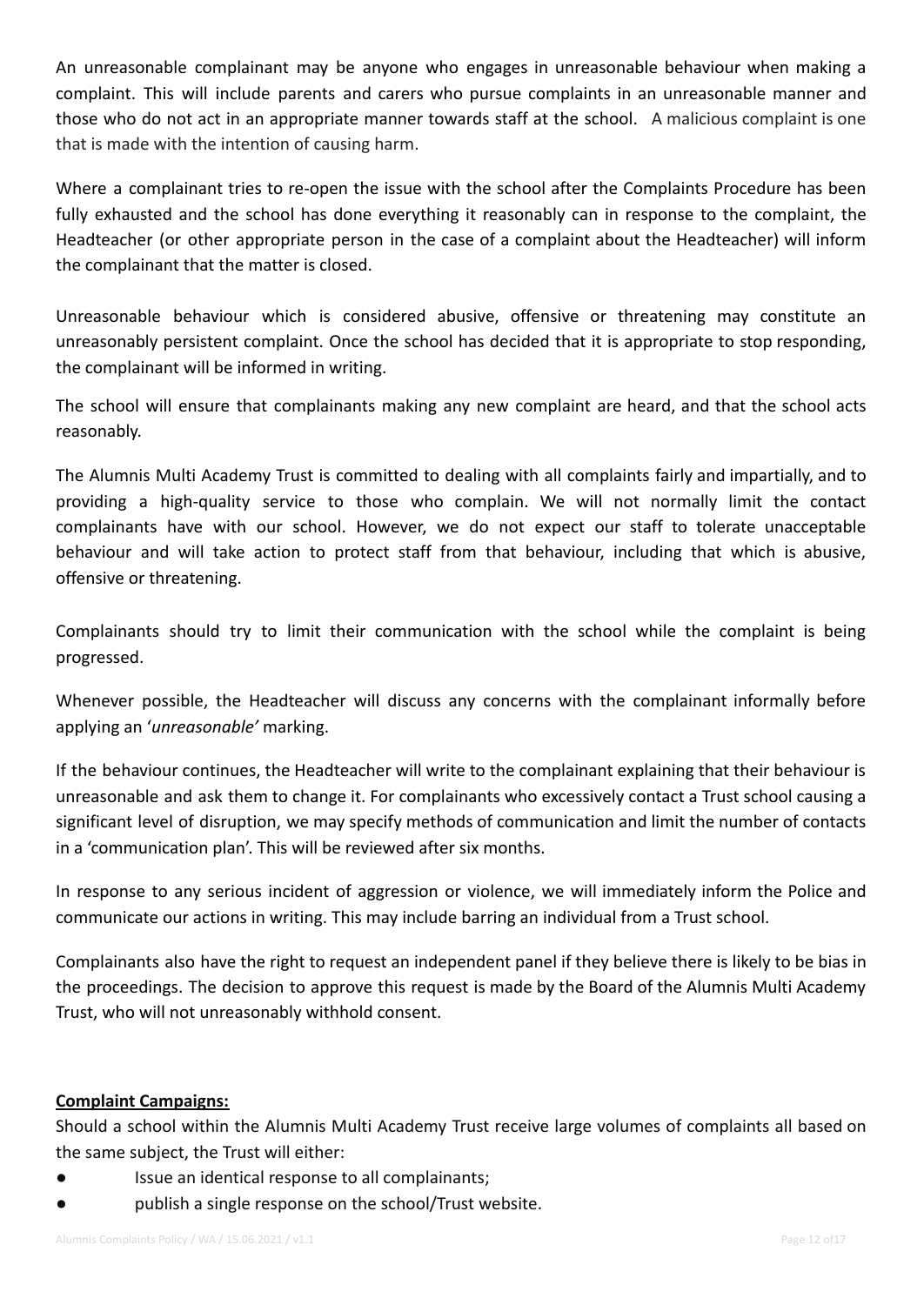#### **Monitoring Arrangements:**

The Alumnis Multi Academy Trust's Local School Committees will monitor the effectiveness of the complaints procedure in ensuring that complaints are handled properly. The Local School Committees will track the number and nature of complaints, and review underlying issues. The complaints records are managed by the Headteacher.

A written record of all written complaints will be to be kept. This will include whether they are resolved following a formal procedure, or proceed to a panel hearing. They will also include any action taken by the school as a result of those complaints (regardless of whether they are upheld).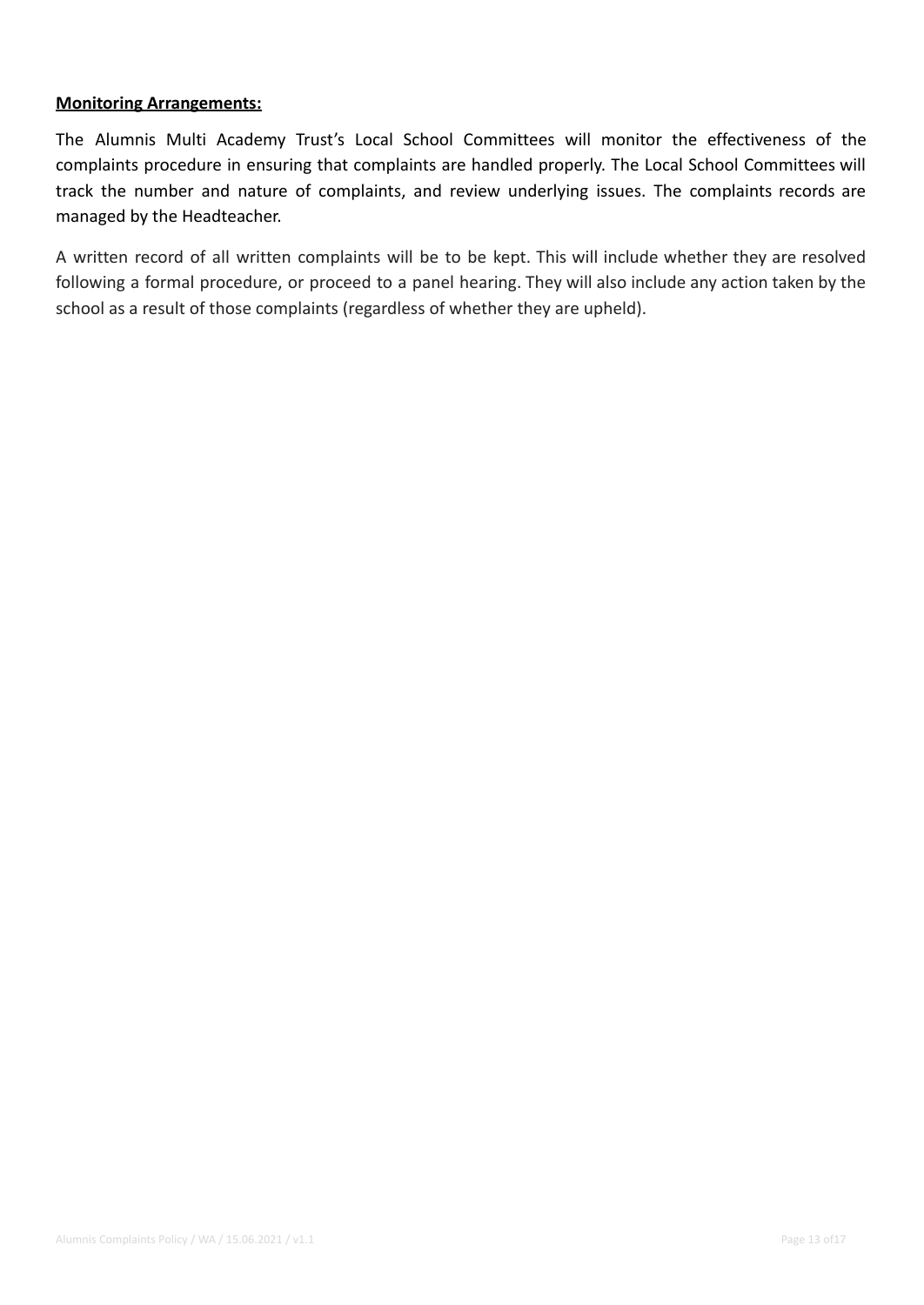**Your name:**

**Pupil's name (if relevant):**

**Your relationship to the pupil (if relevant):**

**Address:**

**Postcode:**

**Day time telephone number:**

**Evening telephone number:**

**Please give details of your complaint, including whether you have spoken to anybody at the school about it.**

**What actions do you feel might resolve the problem at this stage?**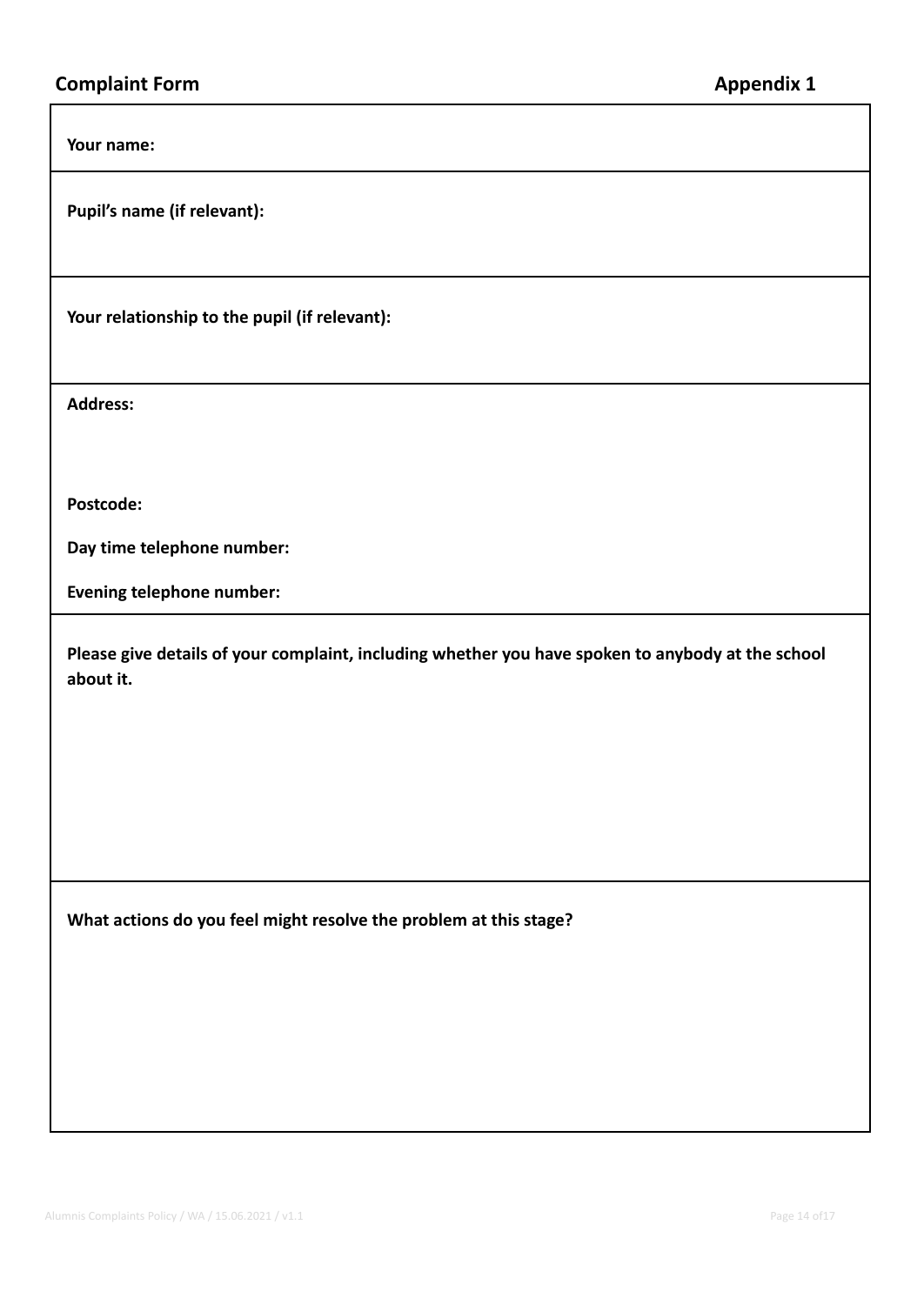| Are you attaching any paperwork? If so, please give details. |  |
|--------------------------------------------------------------|--|
|                                                              |  |
|                                                              |  |
|                                                              |  |
|                                                              |  |
| Signature:                                                   |  |
| Date:                                                        |  |
| <b>Official use</b>                                          |  |
| Date acknowledgement sent:                                   |  |
| By whom:                                                     |  |
| <b>Complaint referred to:</b>                                |  |
| Date:                                                        |  |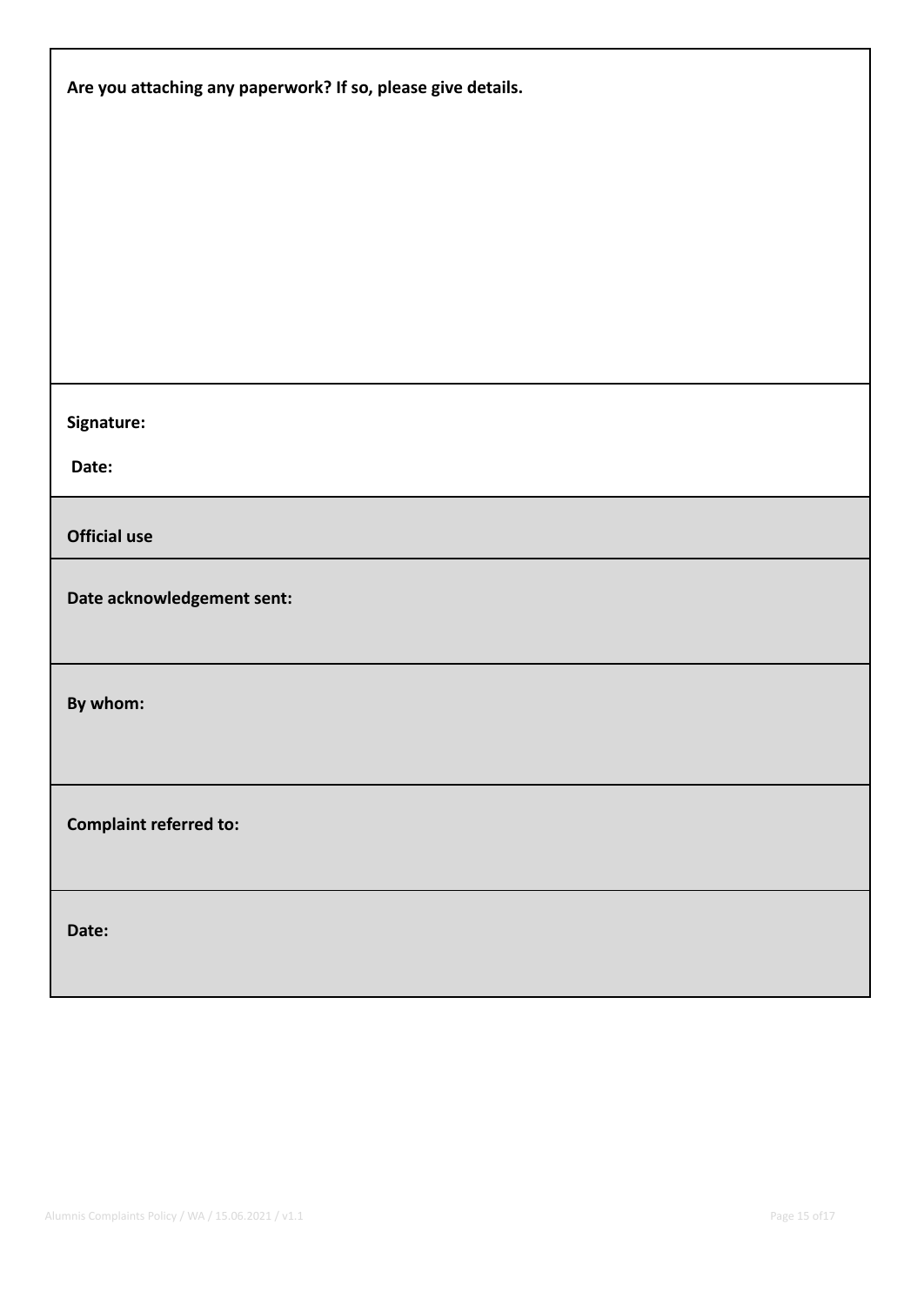## **Stage 3: Local Schools Committee Complaints Panel ‐ Procedure for Hearing the Complaint**

#### **Introduction**

The aim of the meeting is to resolve the complaint and achieve reconciliation between the school and the complainant.

As set out in the main body of this Complaints Procedure, the meeting will be held in private. Electronic recordings of meetings or conversations are not normally permitted unless there are communication difficulties and/or a complainant's own disability or special needs require it. Prior knowledge and consent of all parties attending must be sought before meetings or conversations take place. Consent will be recorded in any minutes taken.

The Chair of the Appeals Panel will ensure that the meeting is properly minuted.

Although the meeting will follow the structured order below, given potential sensitivities and anxieties, the Chair will endeavour to ensure that the proceedings are as informal as possible and that all parties are put at their ease.

The introduction of new information or witnesses, previously not notified to all parties, would be a reason to adjourn the meeting so that everyone has time to consider and respond to the new information.

#### **Order of the meeting**

The Chair welcomes the complainant and his/her companion and the Headteacher and/or the Chair of Local Schools Committee or Investigating Officer (where the complaint has either been addressed by the Chair of the Local Schools Committee at Stage 2, or another Investigator depending upon the circumstances of the complaint) and introduces the Appeal Panel.

- 1. The Chair explains the purpose of the meeting, the procedure, and confirms that all written evidence has been made available to all parties.
- 2. The complainant/companion explains the complaint, calling in witnesses if appropriate.
- 3. The Appeals Panel may question the complainant/companion and witnesses.
- 4. The Headteacher / Chair of the Local Schools Committee / Investigating Officer presents a response to the complaint, including action taken to address the complaint at stages 1 and 2 of the procedure and calling witnesses, if appropriate.
- 5. The Appeals Panel may question the Head Teacher/ Chair of the Local Schools Committee Investigating Officer and witnesses.
- 6. The Head Teacher, together with the Head Teacher / Chair of the Local Schools Committee Investigating Officer, where applicable, is invited to make a final statement.
- 7. The complainant/companion is invited to make a final statement.
- 8. The complainant/companion, Headteacher / Chair of the Local Schools Committee / Investigating